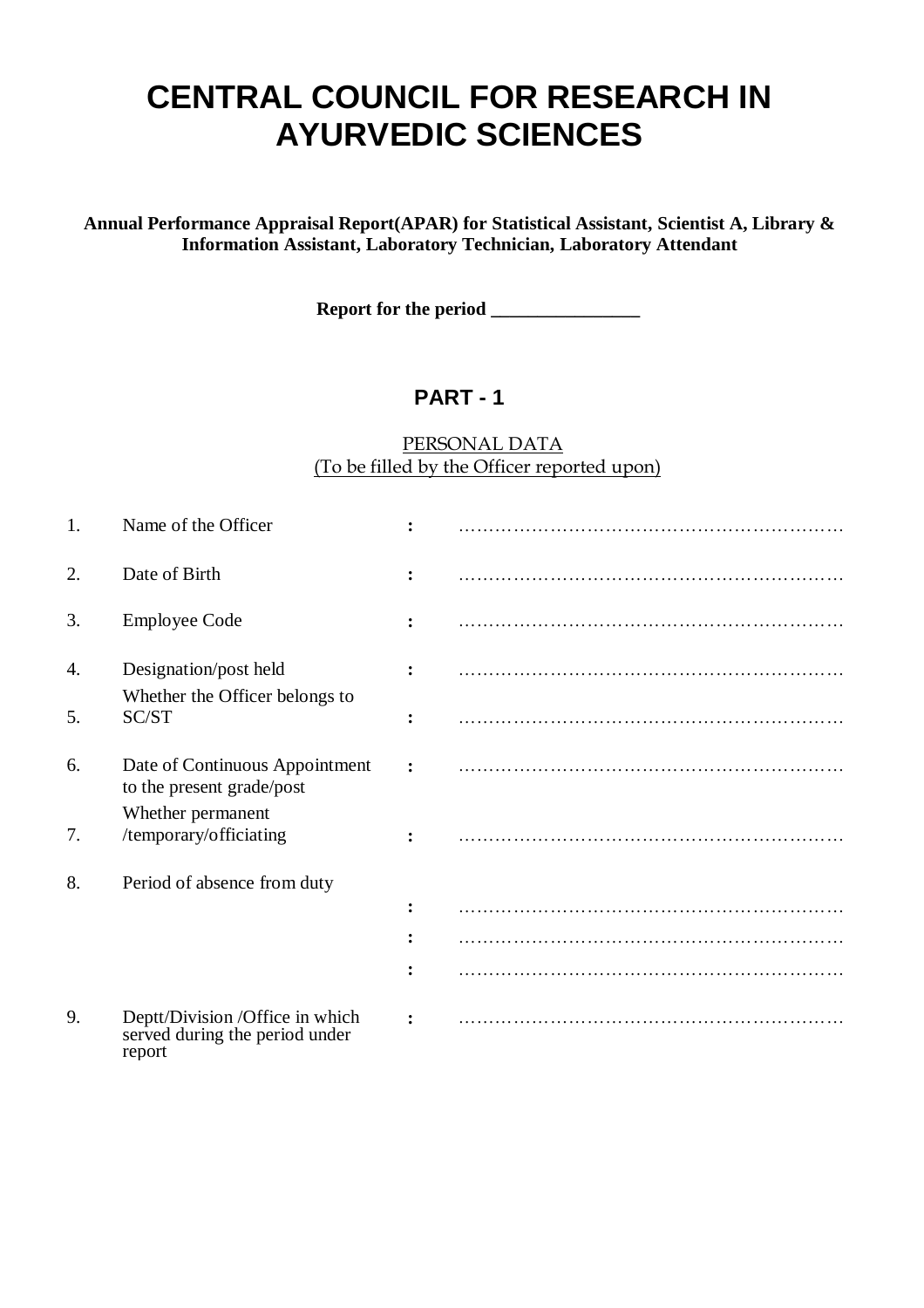#### **SELF APPRAISAL**

(To be filled in by the Officer reported upon)

#### 1. Brief description of duties:

2. Brief resume of the work done by you during the year/period from ……………………………………… ……………... bringing out any special achievements during the year/period. In the event of shortfall in achievement, furnish reasons (the resume to be furnished within the space provided limited to 100 words and is required to be signed).

**Date ………………………………. Signature of Officer reported upon**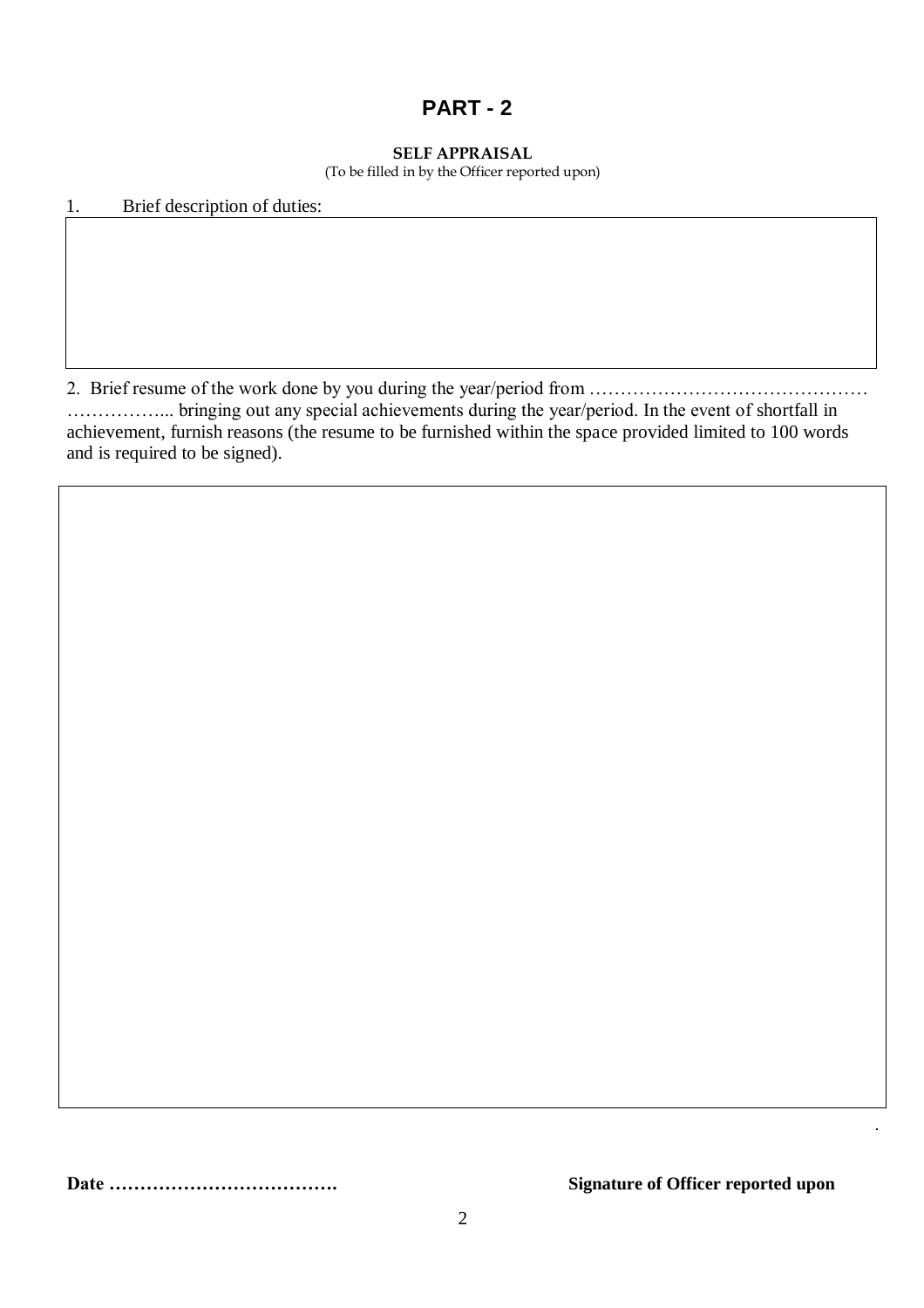Numerical grading is to be awarded by reporting and reviewing authority which should be on a scale of 1- 10, where 1 refers to the lowest grade and 10 to the highest.

(Please read carefully the guidelines before filling the entries)

|                                                        | Reporting | Initial of | Reviewing | Initial of |
|--------------------------------------------------------|-----------|------------|-----------|------------|
|                                                        | Authority | Reporting  | Authority | Reviewing  |
|                                                        |           | Authority  |           | Authority  |
| i) Accomplishment of planned work/work allotted as per |           |            |           |            |
| subjects allotted                                      |           |            |           |            |
| ii) Quality of output                                  |           |            |           |            |
|                                                        |           |            |           |            |
| iii) Analytical ability                                |           |            |           |            |
|                                                        |           |            |           |            |
| iv) Accomplishment of exceptional work/unforeseen      |           |            |           |            |
| tasks performed                                        |           |            |           |            |
| Overall average grading on work output $\{(i++iv)/4\}$ |           |            |           |            |
| 40% of overall average grading $(say 'A')$             |           |            |           |            |

#### **(A) Assessment of work output (weightage to this Section would be 40%)**

#### **(B) Assessment of personal attributes (weightage to this Section would be 30%)**

|                                                                    | Reporting | Initial of | Reviewing | Initial of |
|--------------------------------------------------------------------|-----------|------------|-----------|------------|
|                                                                    | Authority | Reporting  | Authority | Reviewing  |
|                                                                    |           | Authority  |           | Authority  |
| i) Attitude to work                                                |           |            |           |            |
| ii) Sense of responsibility                                        |           |            |           |            |
| iii) Maintenance of Discipline                                     |           |            |           |            |
| iv) Communication skills                                           |           |            |           |            |
| v) Leadership qualities                                            |           |            |           |            |
| vi) Capacity to work in team spirit                                |           |            |           |            |
| vii) Capacity to adhere to time-schedule                           |           |            |           |            |
| viii) Inter-personal relations                                     |           |            |           |            |
| ix) Overall bearing and personality                                |           |            |           |            |
| Overall average grading on personal attributes $\{(i++ix)/9\}$     |           |            |           |            |
| $30\%$ of overall average grading of personal attributes (say 'B') |           |            |           |            |

#### **(C) Assessment of functional competency (weightage to this Section would be 30%)**

|                                                                        | Reporting | Initial of | Reviewing | Initial of |
|------------------------------------------------------------------------|-----------|------------|-----------|------------|
|                                                                        | Authority | Reporting  | Authority | Reviewing  |
|                                                                        |           | Authority  |           | Authority  |
| i) Knowledge of Rules/Regulations/Procedures in the area               |           |            |           |            |
| of function and ability to apply them correctly                        |           |            |           |            |
| ii) Strategic planning ability                                         |           |            |           |            |
| iii) Decision making ability                                           |           |            |           |            |
| iv) Coordination ability                                               |           |            |           |            |
| v) Ability to motivate and develop subordinates                        |           |            |           |            |
| vi) Initiative                                                         |           |            |           |            |
| Overall average grading on functional competency $\{$ (i) to (vi) $\}$ |           |            |           |            |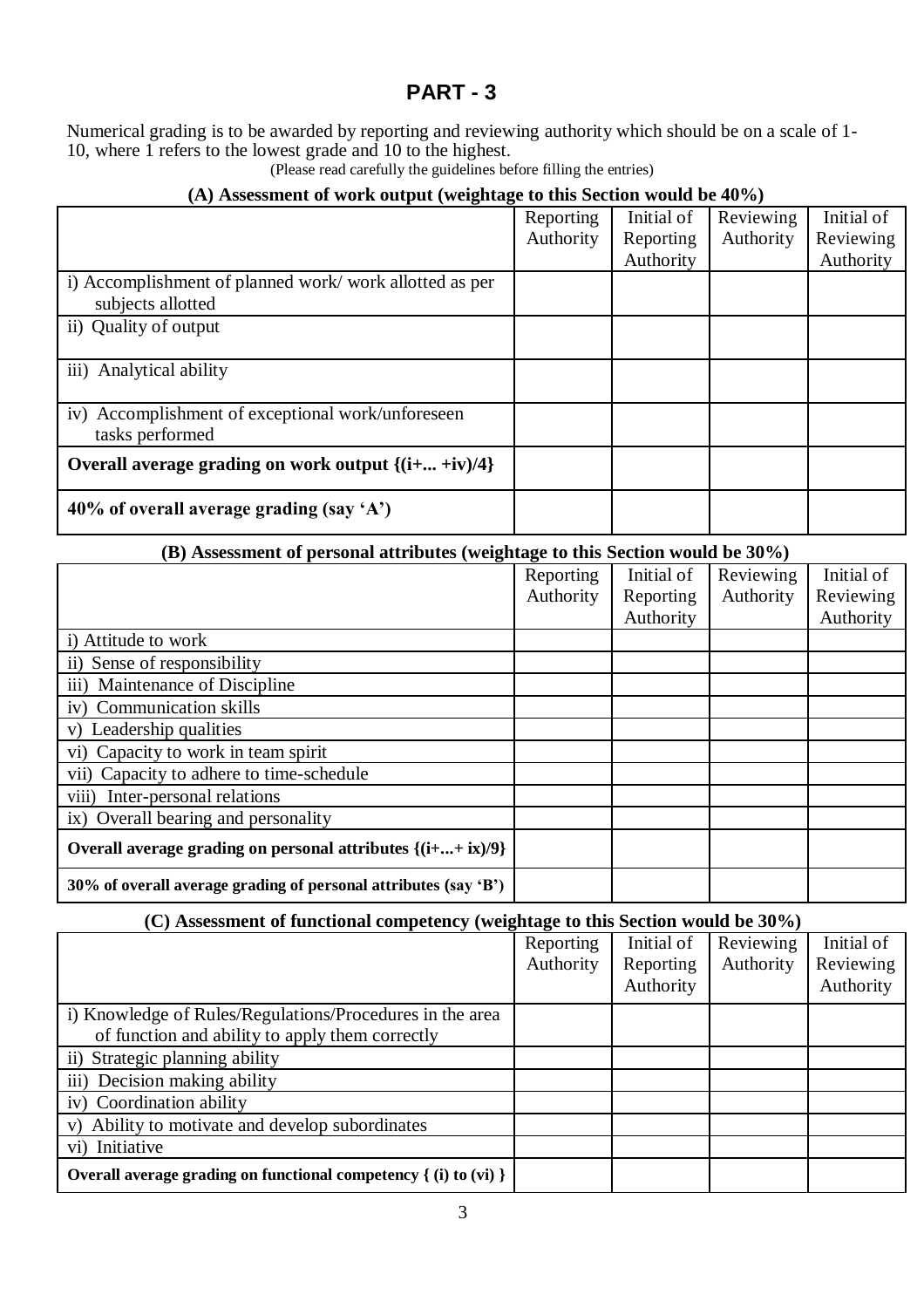## (To be filled by the Reporting Officer)

1. Relations with public (wherever applicable) (Please comment on the Officers accessibility to the public and responsiveness to their needs)

2. State of health

3. Integrity

(Please comment on the integrity of the Officer)

4. Pen Picture by Reporting Officer (in about 100 words) on the overall qualities of the officer including area of strengths and lesser strength, extraordinary achievements, significant failures (ref:  $3(A)$ ,  $3(B)$  &  $3(C)$  of Part – 3) and attitude towards weaker sections.

6. Overall numerical grading on the basis of weightage given in Section A, B and C in Part – 3 of the Report.

Signature of the Reporting Officer

Place : …………………

Date : ……………………